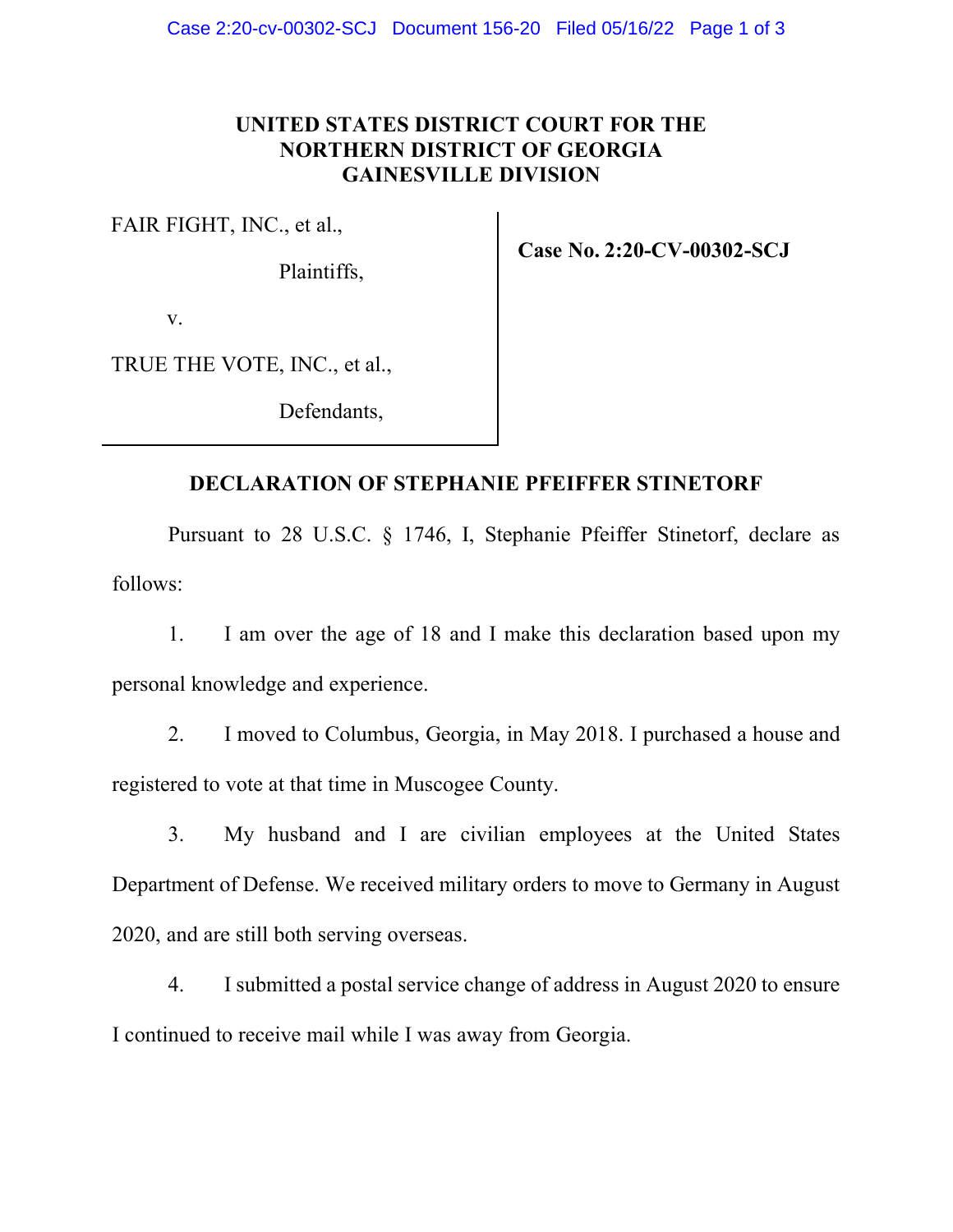## Case 2:20-cv-00302-SCJ Document 156-20 Filed 05/16/22 Page 2 of 3

5. I received my absentee ballot for the January 2021 runoff elections on or about November 19, 2020. I promptly marked and returned the ballot.

6. After returning my ballot, I checked the My Voter Page on the Georgia Secretary of State website almost every day to track when my ballot would be received and counted.

7. On December 20, 2020, the My Voter Page reflected the status of my ballot as "Challenged."

8. I was very confused and concerned by the challenge. I was not provided any information about why I had been challenged or what I would need to do to make sure my ballot was counted.

9. I was also stressed out about whether I would be able to fix the problem at all. I work in an office where I cannot easily make private, personal phone calls, and the six-hour time difference meant that a hearing to resolve my eligibility that might be scheduled during regular business hours in Georgia could be in the middle of the night in Germany. And there was no way I could have returned to Georgia on short notice to resolve this issue in person.

10. After I learned that my ballot had been challenged, I immediately emailed the county registrar to find out what was going on. I also made several calls to the county registrar. For several days I heard no response, and my anxiety grew.

2